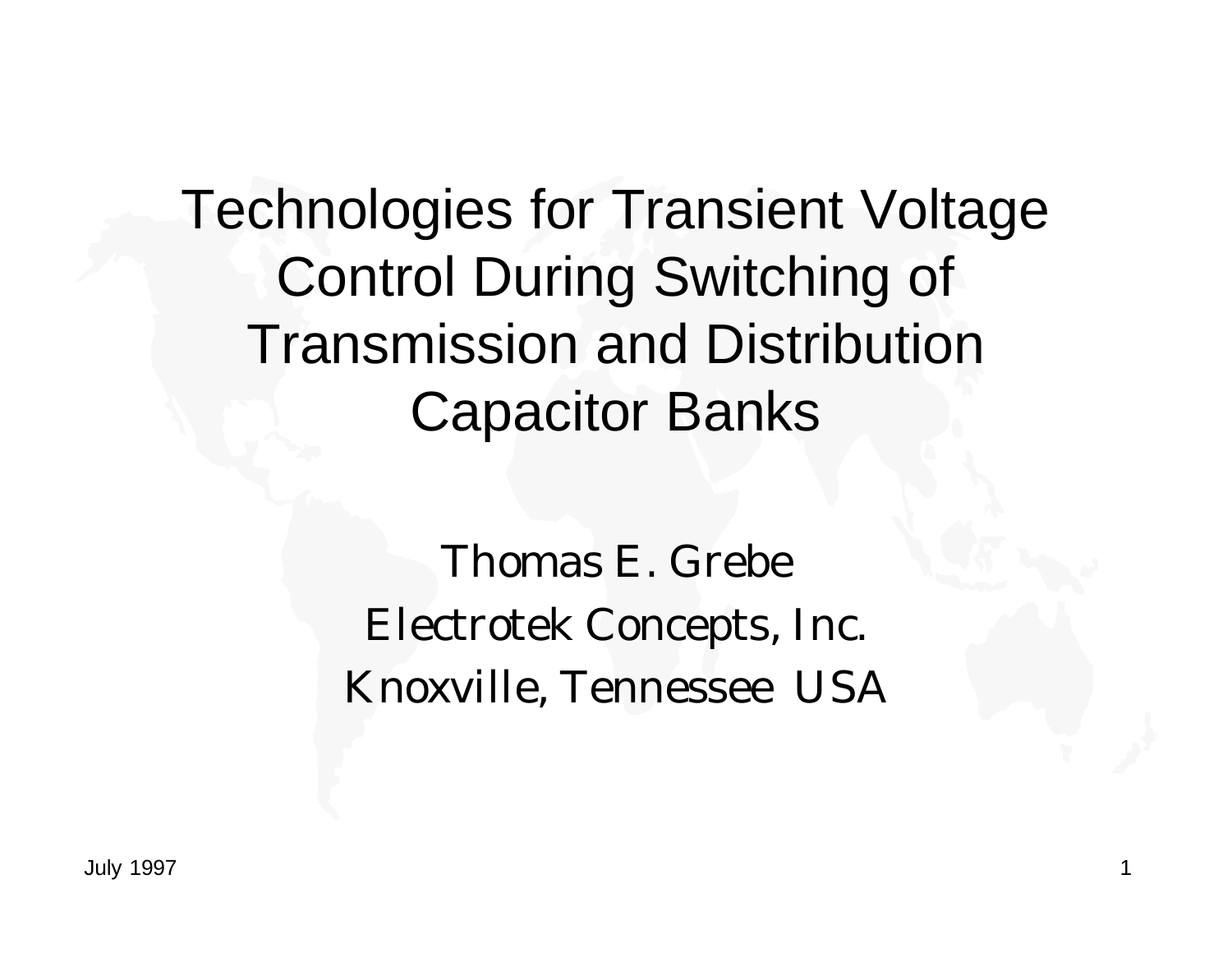## Introduction

- Application Concerns
	- <sup>v</sup> Voltage magnification & nuisance tripping
- Capacitor Energizing Transient
- $\bullet$  Design Criteria
- $\triangleleft$  Mitigation Techniques
- System Considerations
	- \* Application Experience
	- <sup>v</sup> System Studies
- Conclusions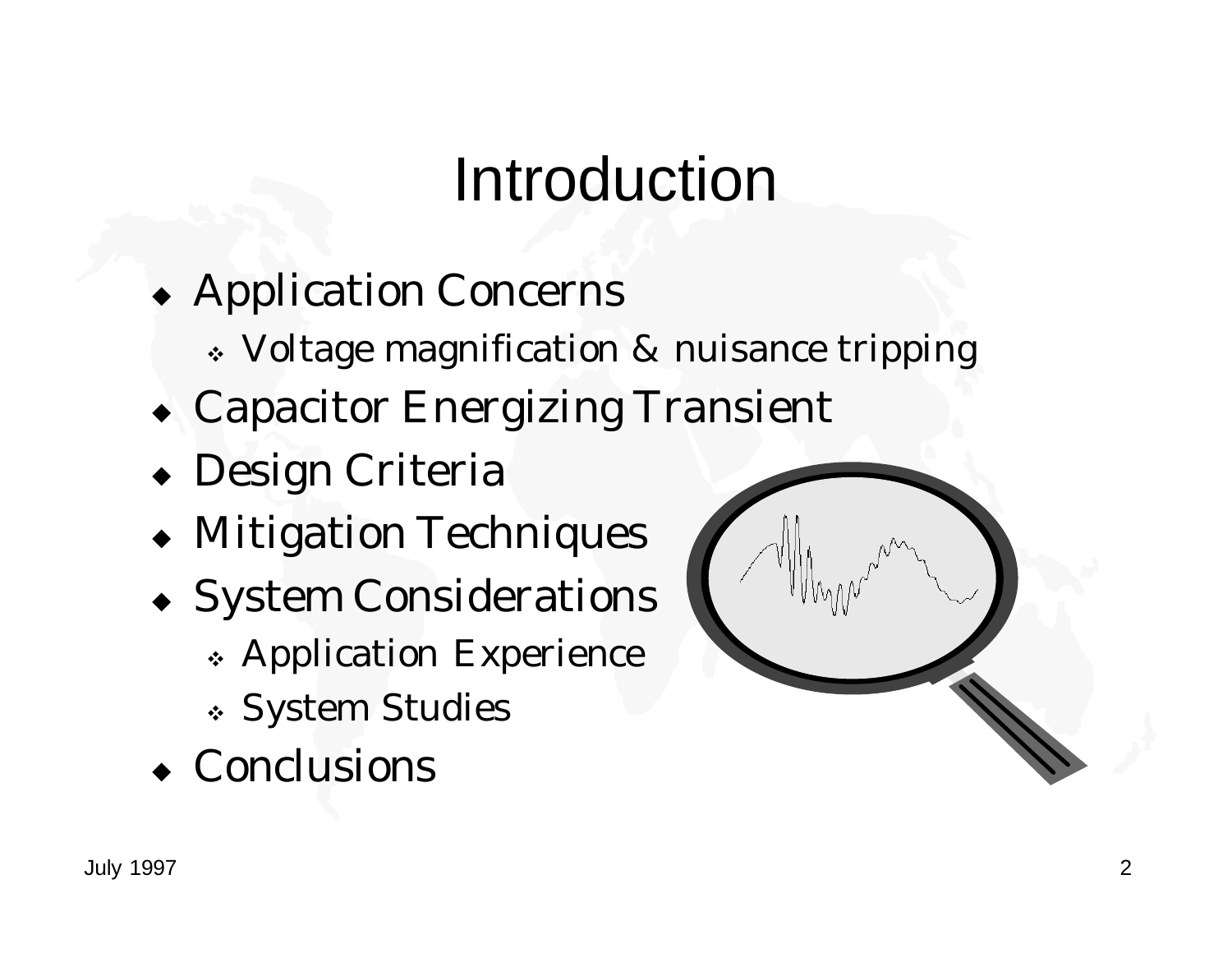# Application Concerns

- $\bullet$  Overvoltages associated with normal energizing
- Open line/cable end transients
- $\triangle$  Phase-to-phase transformer transients
- Magnification / impact on customer systems
- Arrester duty (restrike conditions)
- $\bullet$  Back-to-back switching / outrush into nearby faults
- Frequency response / harmonic injection
- $\leftarrow$  Ferroresonance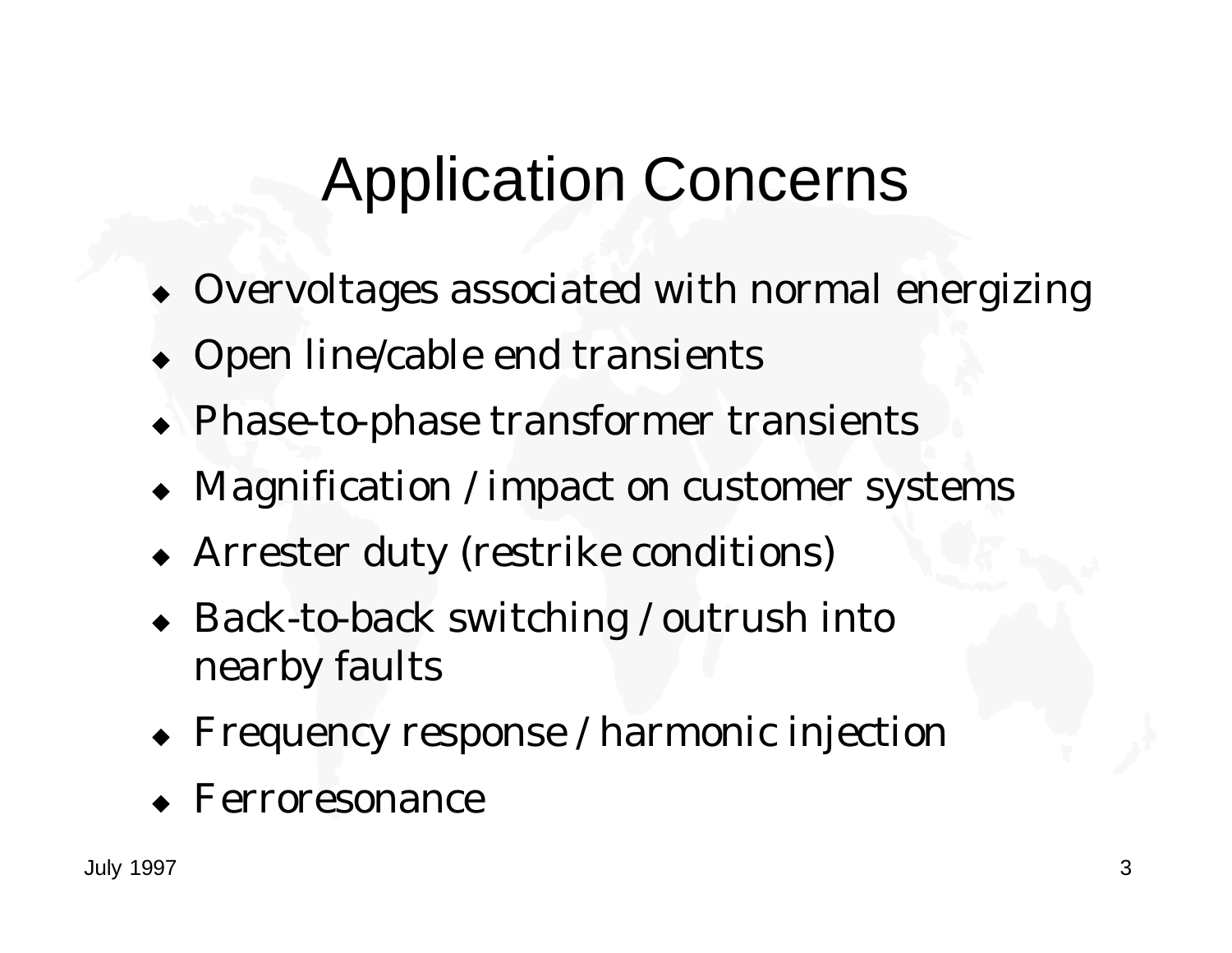## Capacitor Energizing Transient

- $\bullet$  The voltage across a capacitor cannot change instantaneously:
	- \* The step change in voltage when a capacitor is energized results in an oscillation between the capacitor and the system inductance.

Typical Magnitude: 1.2 - 1.7 pu Frequency: 300 - 1000 Hz

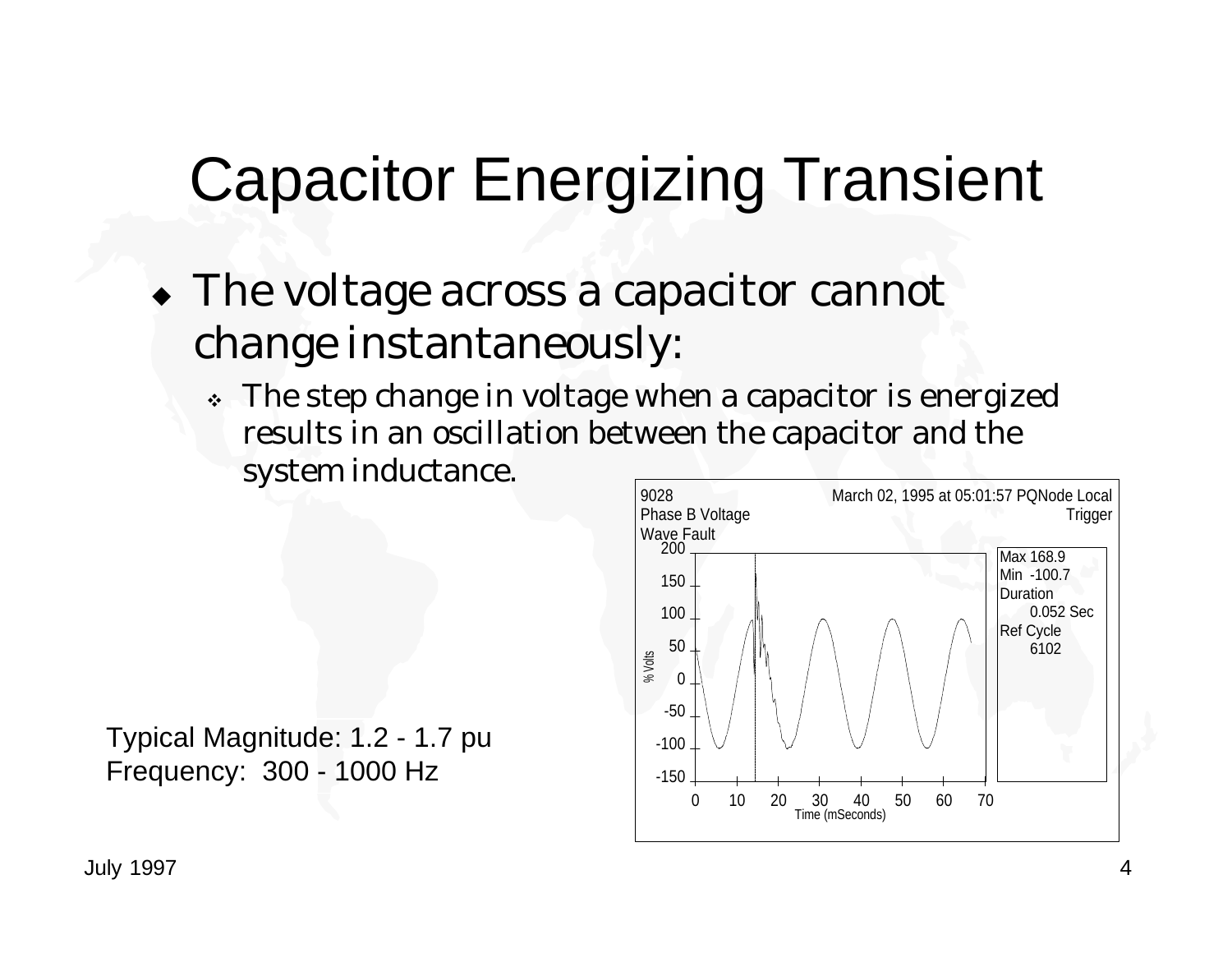## Distribution System Events

**Oscillatory Transient Magnitude versus Duration**



*Only one transient per 5 minute period counted - measurement and phase with largest absolute magnitude used*

ref: EPRI DPQ Project RP3098-01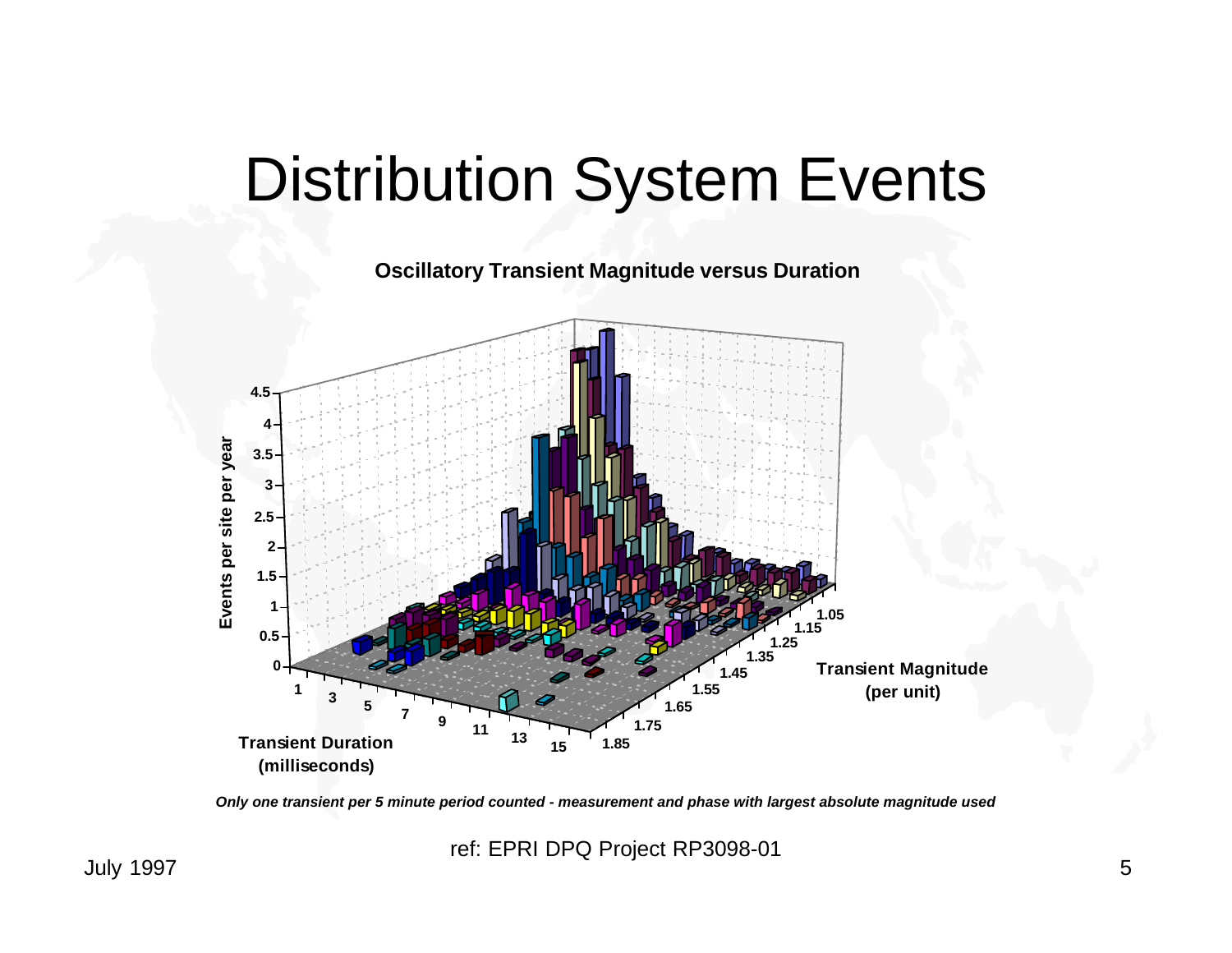## Magnification / Nuisance Tripping



July 1997 6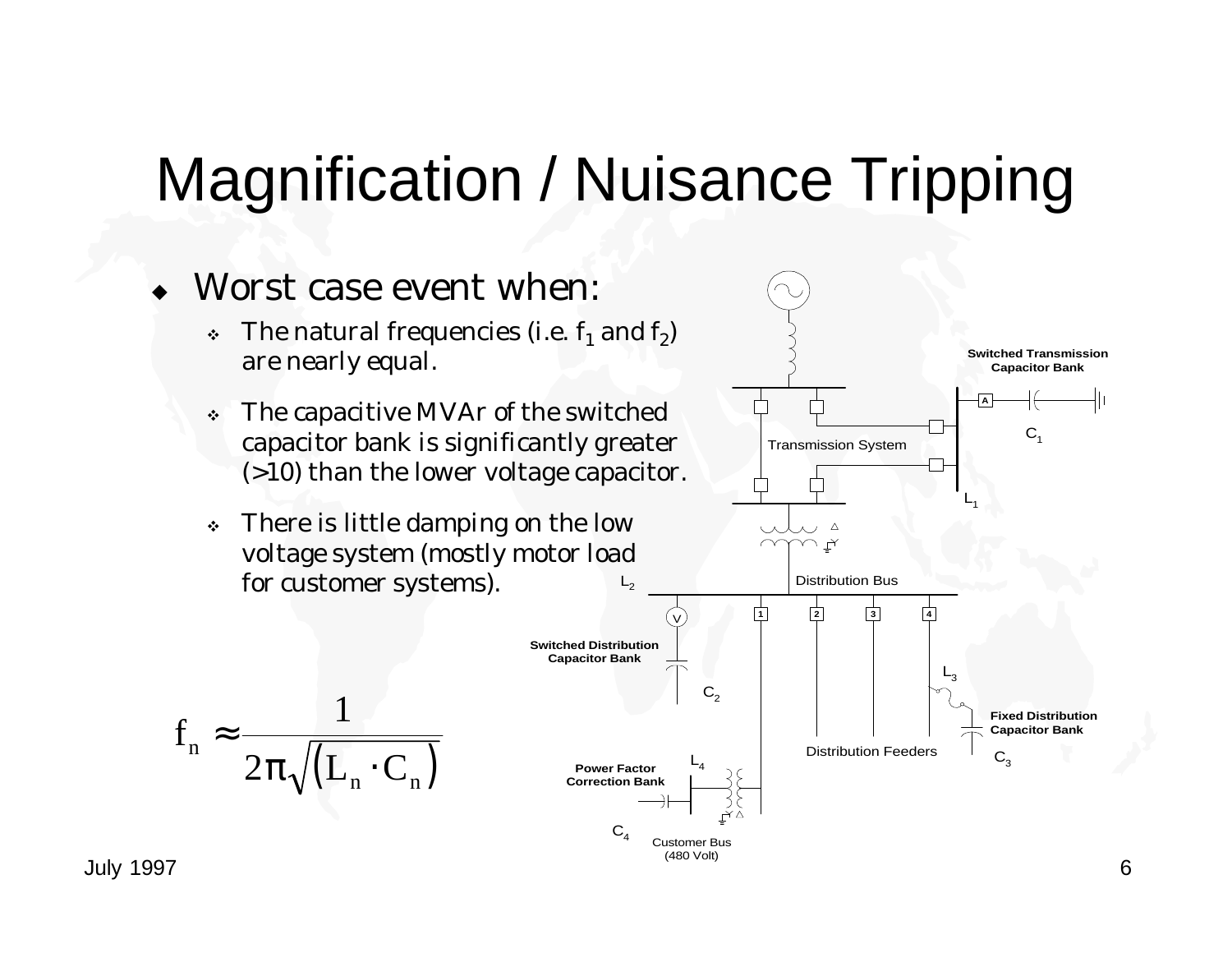#### Magnification / Nuisance Tripping

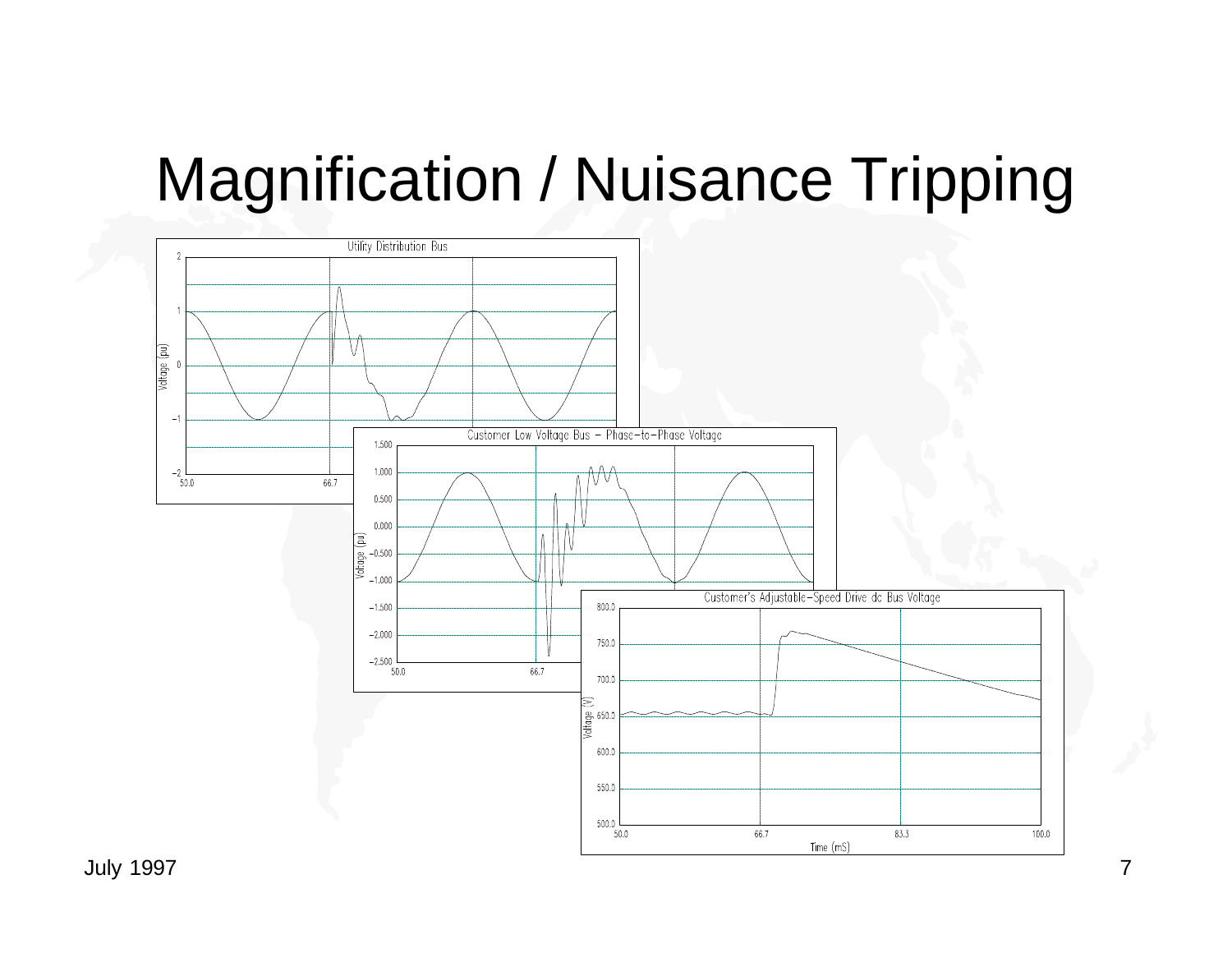# Design Criteria

- $\triangle$  Previous factors geared toward limiting impact on the power system:
	- <sup>v</sup> overvoltages
	- <sup>v</sup> overcurrents
	- <sup>v</sup> equipment failure
	- <sup>v</sup> arrester coordination
- $\bullet$  Today's requirements often include:
	- <sup>v</sup> all of the above
	- <sup>v</sup> minimizing (or eliminating) potential for misoperation of customer PE-based equipment:
		- <sup>F</sup> *TRANSIENT-FREE OPERATION*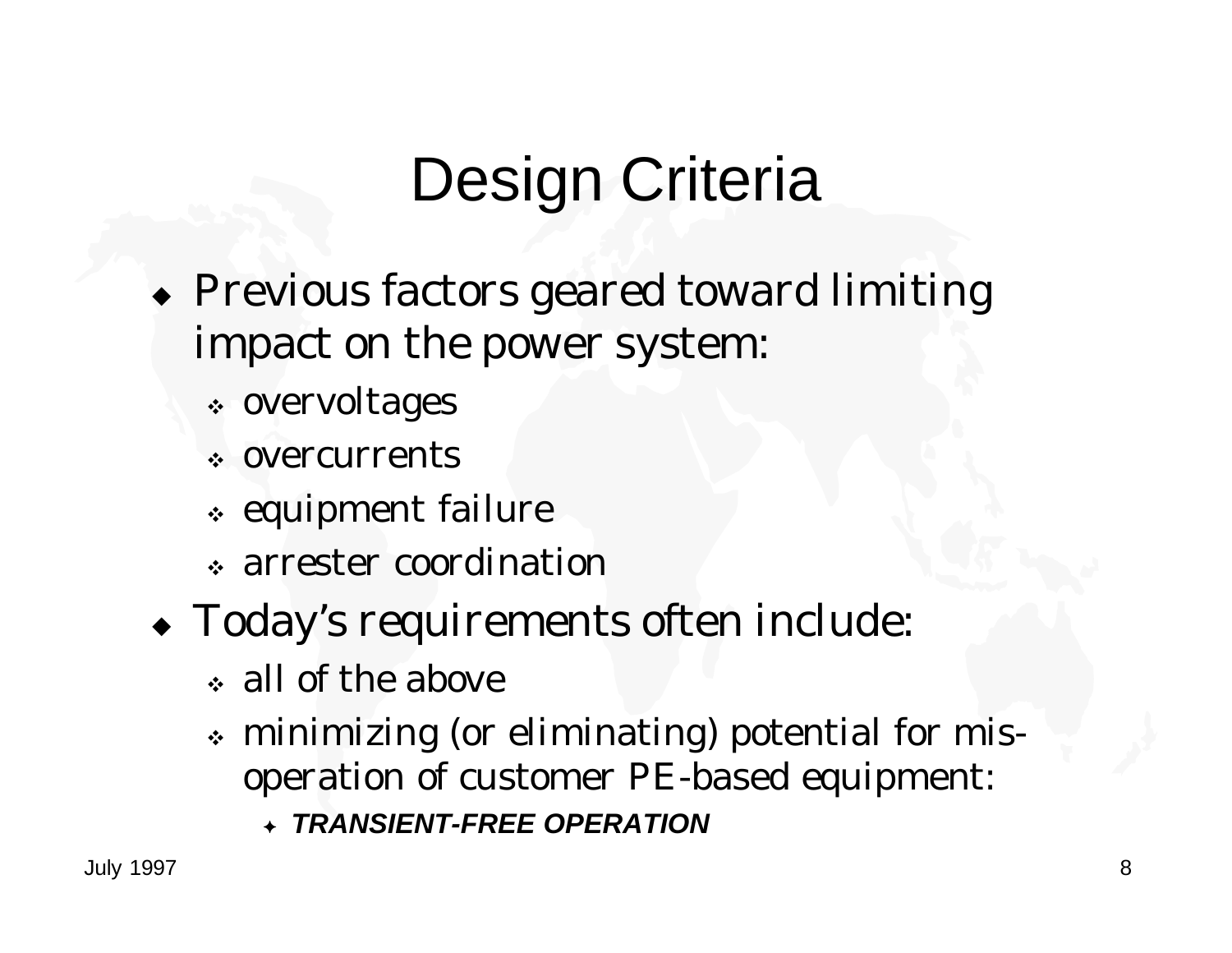# Mitigation Techniques

#### $\bullet$  Uncontrolled

- <sup>v</sup> No preventative means applied (always simulation basecase for comparison of effectiveness of other methods).
- $\bullet$  Synchronous closing control
	- \* Method for controlling overvoltage by switching when the voltage across the switch at the closing instant is equal to zero.

#### $\leftarrow$  Preinsertion device

\* Method for controlling overvoltage by temporarily inserting an impedance (usually inductance or resistance in series with the bank).

#### **Arresters**

<sup>v</sup> Method for controlling overvoltage by "clipping" at a specified protective level.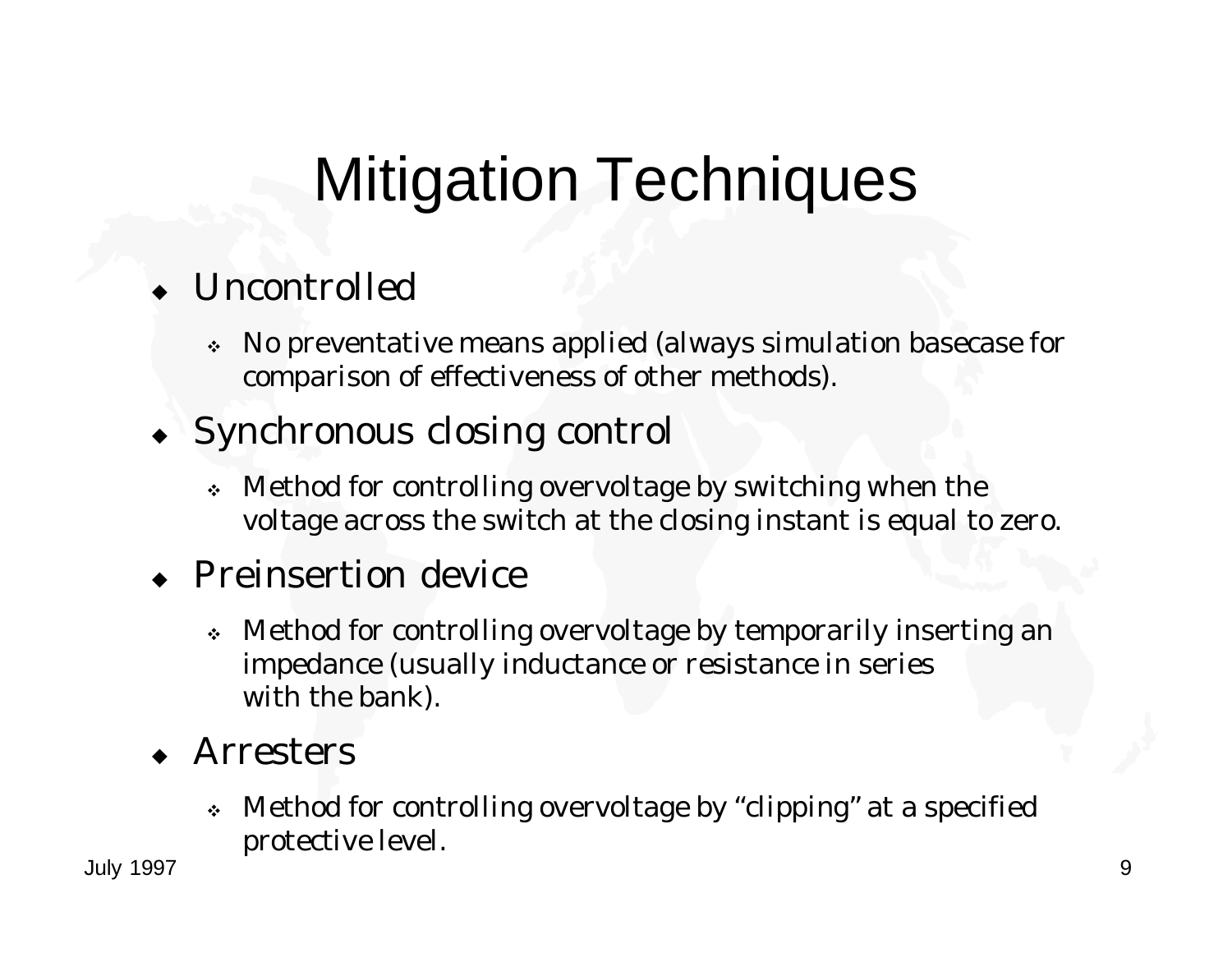# Synchronous Closing Control

- $\bullet$  Several manufacturers now have synchronous closing available at transmission and distribution voltage levels.
- Methods include analog and microprocessor controls.
- $\bullet$  Can be used in combination with preinsertion device for added protection.
- Does not provide protection during restrike event.
- May be a cost effective method when considering overvoltages at lower voltages (including customers).
- $\rightarrow$  Power electronics (switches) will make concept very successful as switch voltage ratings increase.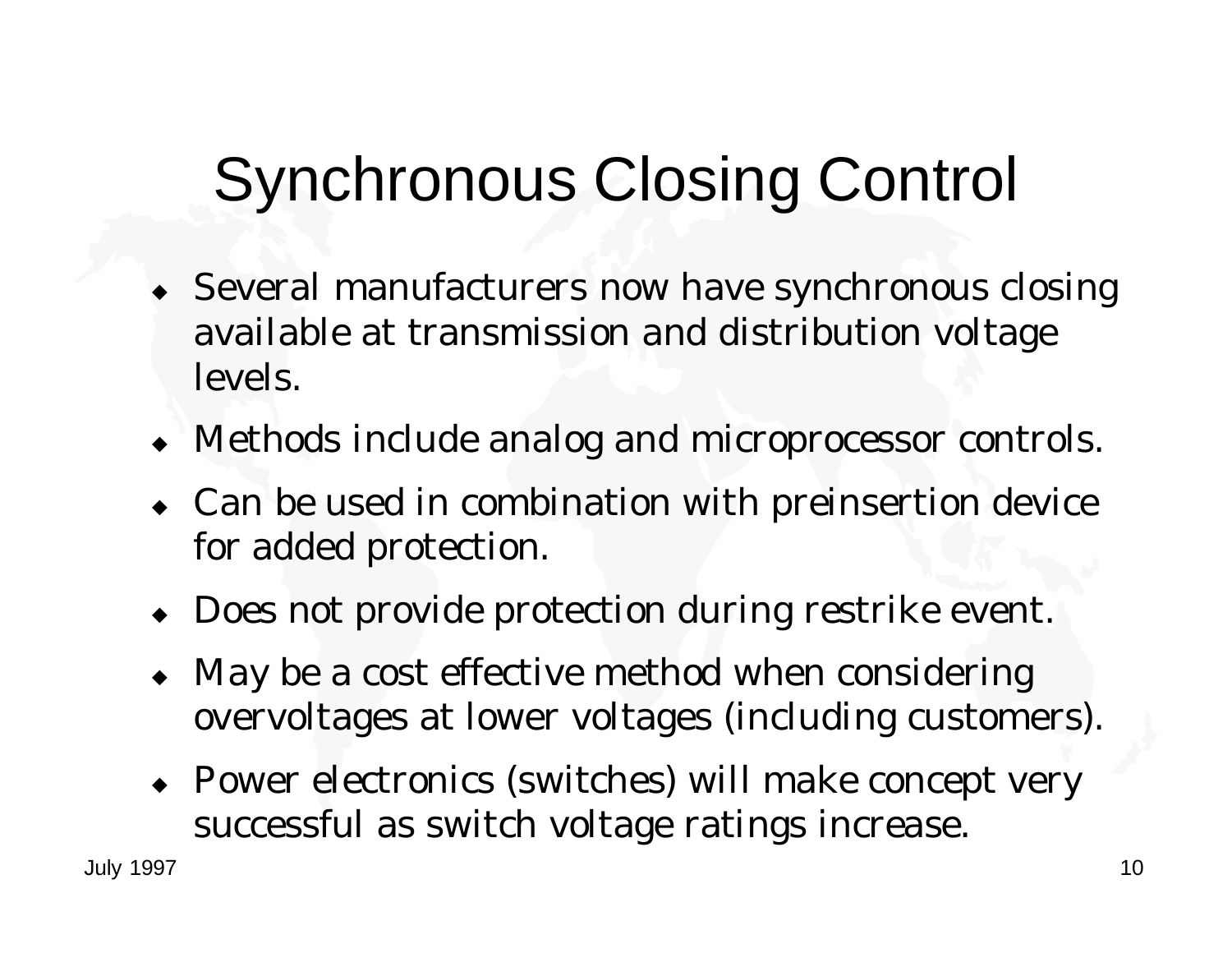## Synchronous Closing Control

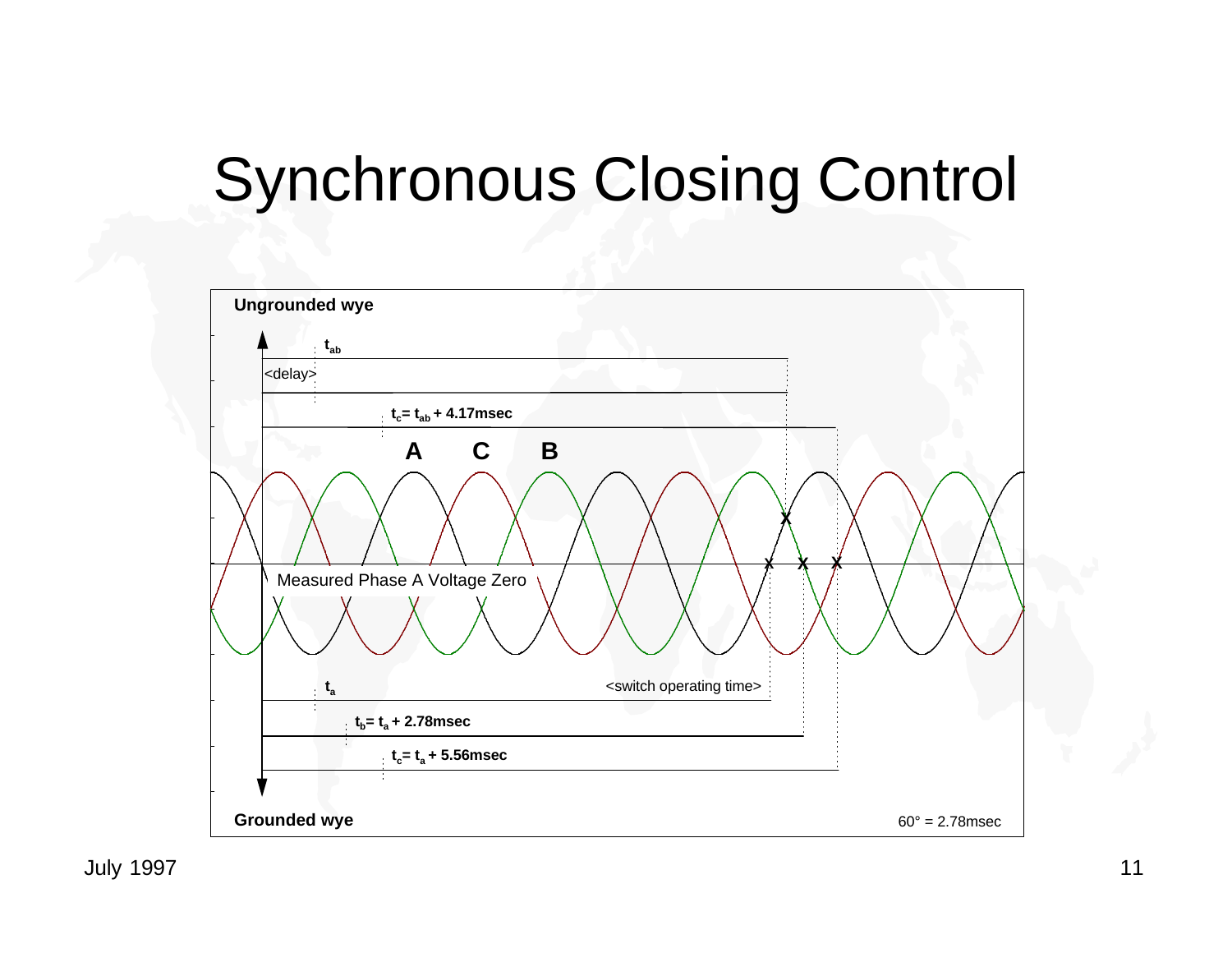#### Example Simulation Result

 $\bullet$  Impact of +1.0mSecond error on energizing transient:

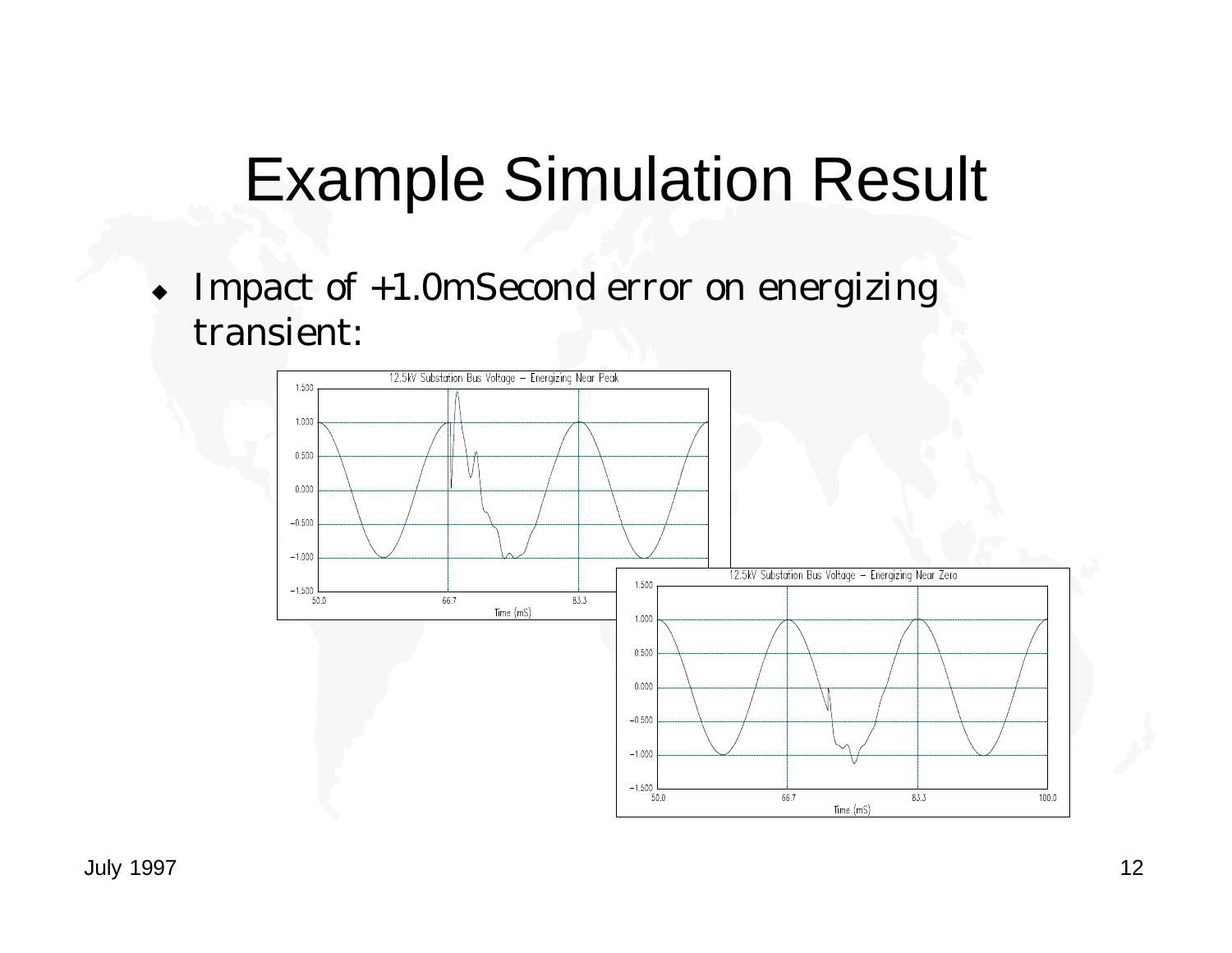#### Preinsertion Device

- Many options available at transmission and distribution voltage levels.
- Devices typically include resistors and/or inductors.
- In general, resistors provide better overvoltage control and inductors provide better overcurrent control.
- $\bullet$  Can be used in combination with synchronous closing control for added protection.
- Does not provide protection during restrike event.
- May be a cost effective method when considering overvoltages at lower voltages (including customers).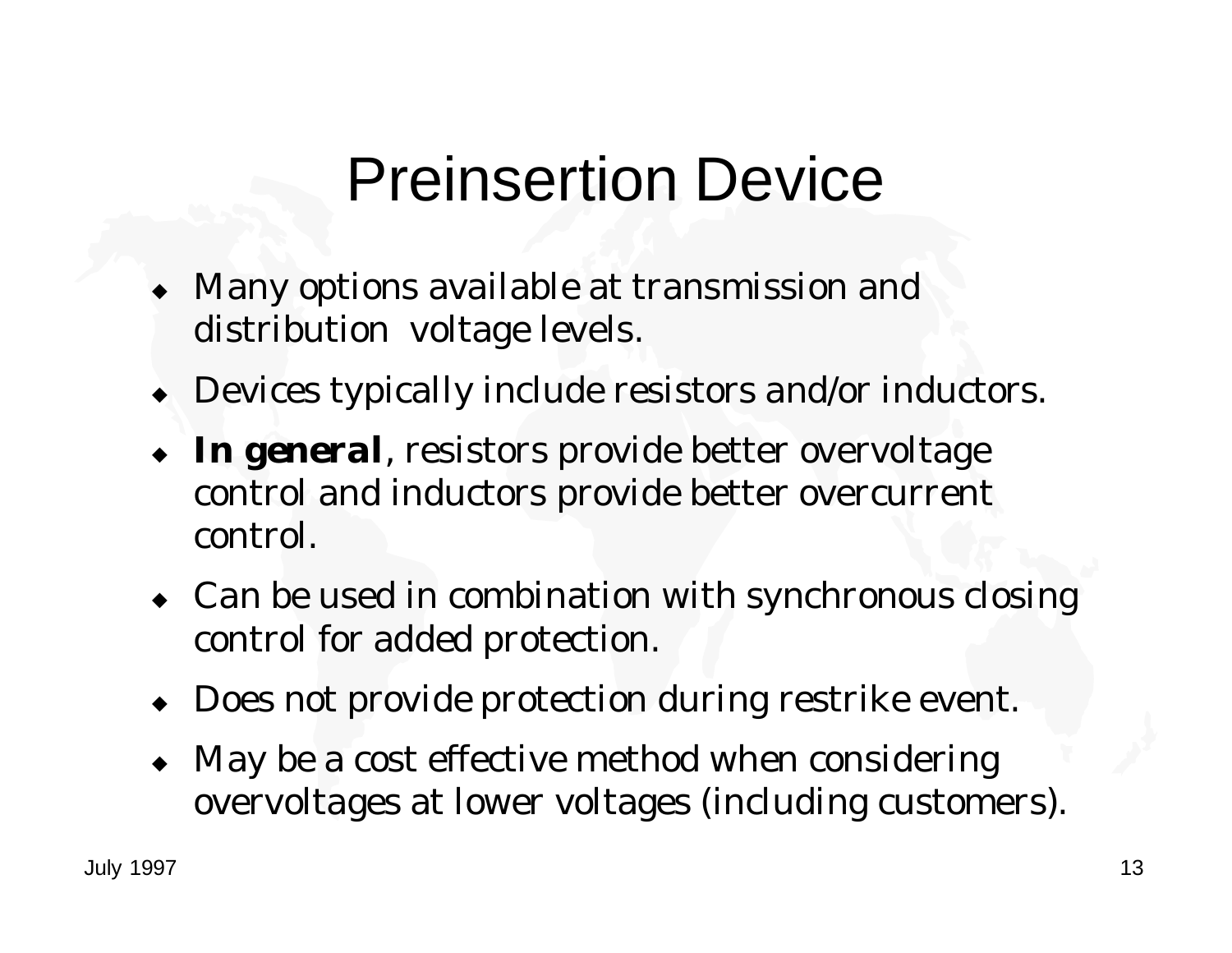#### Example Simulation Result

Impact of  $6.4\Omega$  preinsertion resistor on energizing transient:

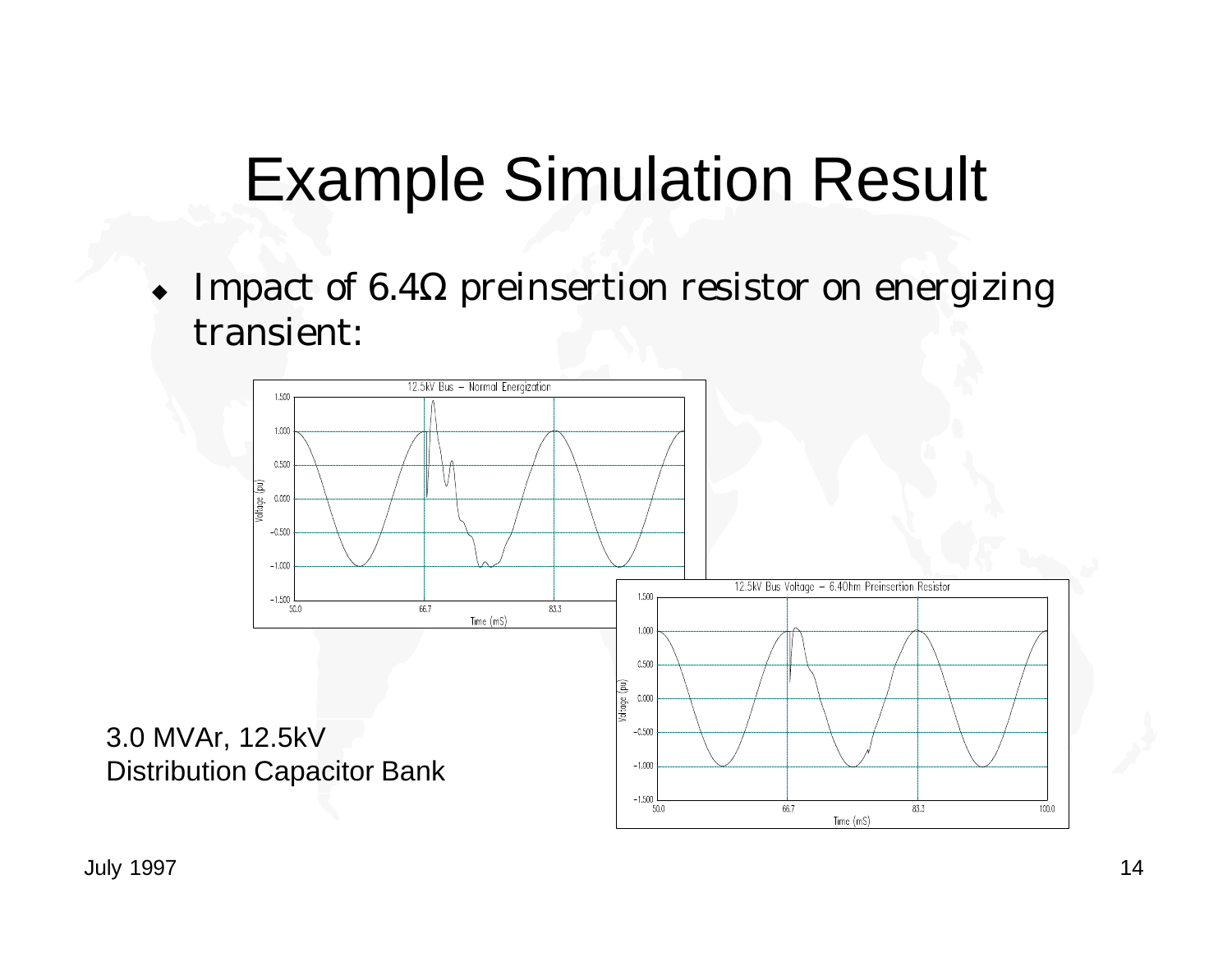#### Application Experience

Technologies have been applied with varying degrees of success.

"Degree of success" may be moving target:

<sup>v</sup> fast approaching transient-free energization

<sup>v</sup> Pre-insertion inductors (on transmission banks) may not

 $\blacklozenge$ 

 $\frac{1}{2}$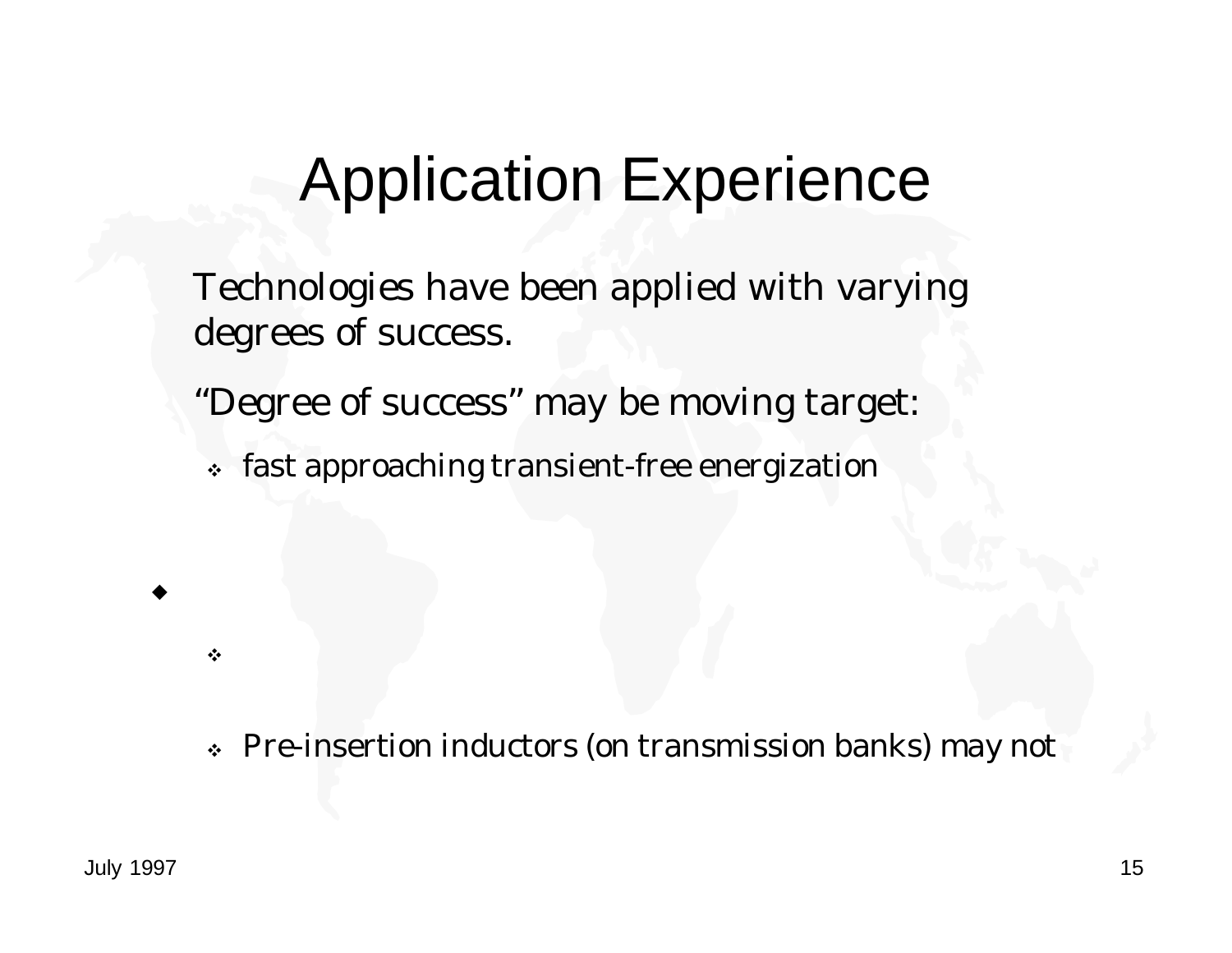## Application Experience

- $\bullet$  Number of factors that have delayed the widespread application of mitigation technology:
	- <sup>v</sup> transients generally not a major concern for utility equipment.
	- <sup>v</sup> cost (may not be cost effective for smaller distribution [pole-mounted] banks)
	- <sup>v</sup> reliability:
		- + pre-insertion resistor failures
		- $\triangle$  drift in the synchronous closing control signal (usually climate related)
	- <sup>v</sup> No effect during restrike event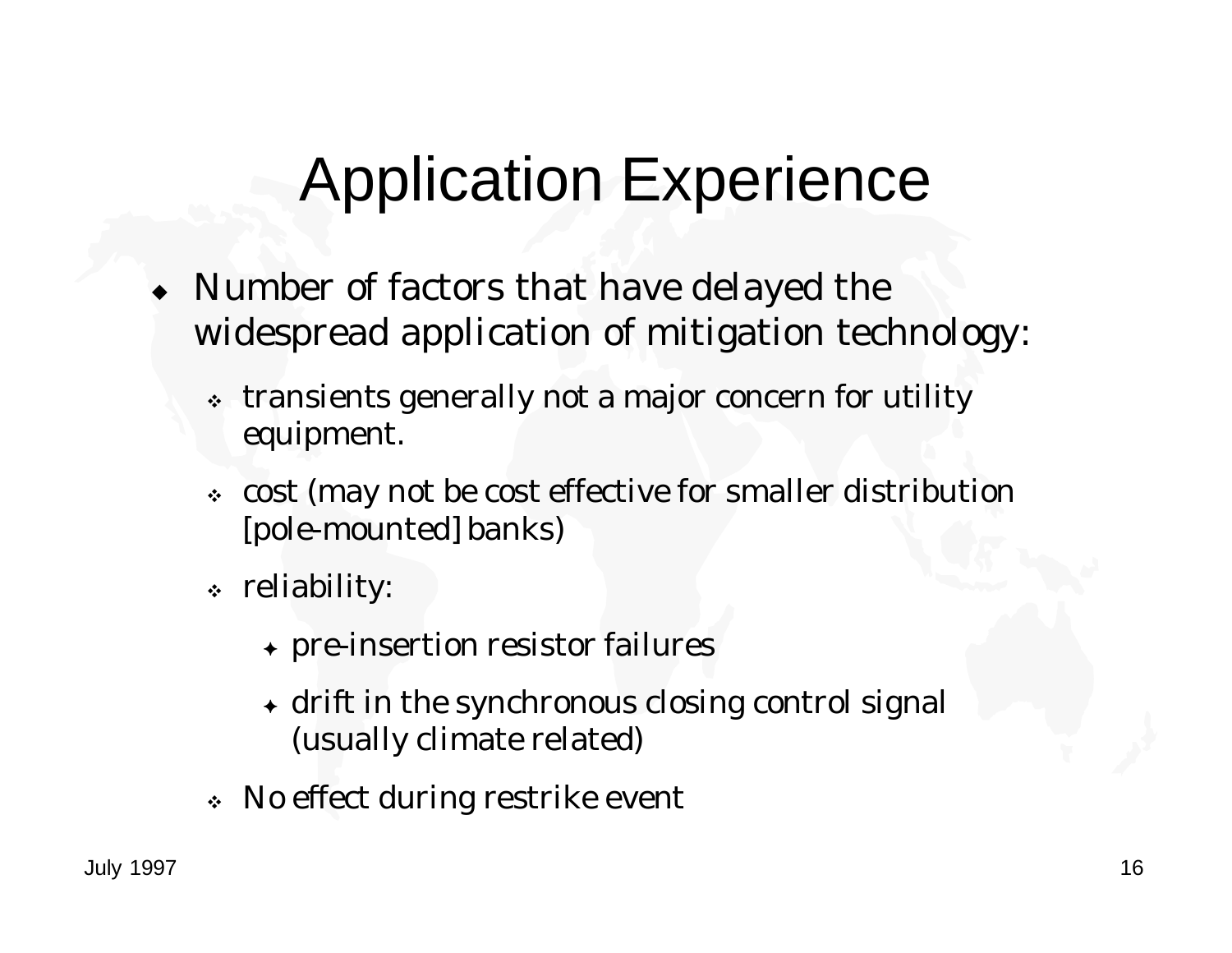#### Application Experience

- <sup>v</sup> 500kV, 367.5 MVAr
- \* Pre-insertion resistors and synchronous closing



 $\blacklozenge$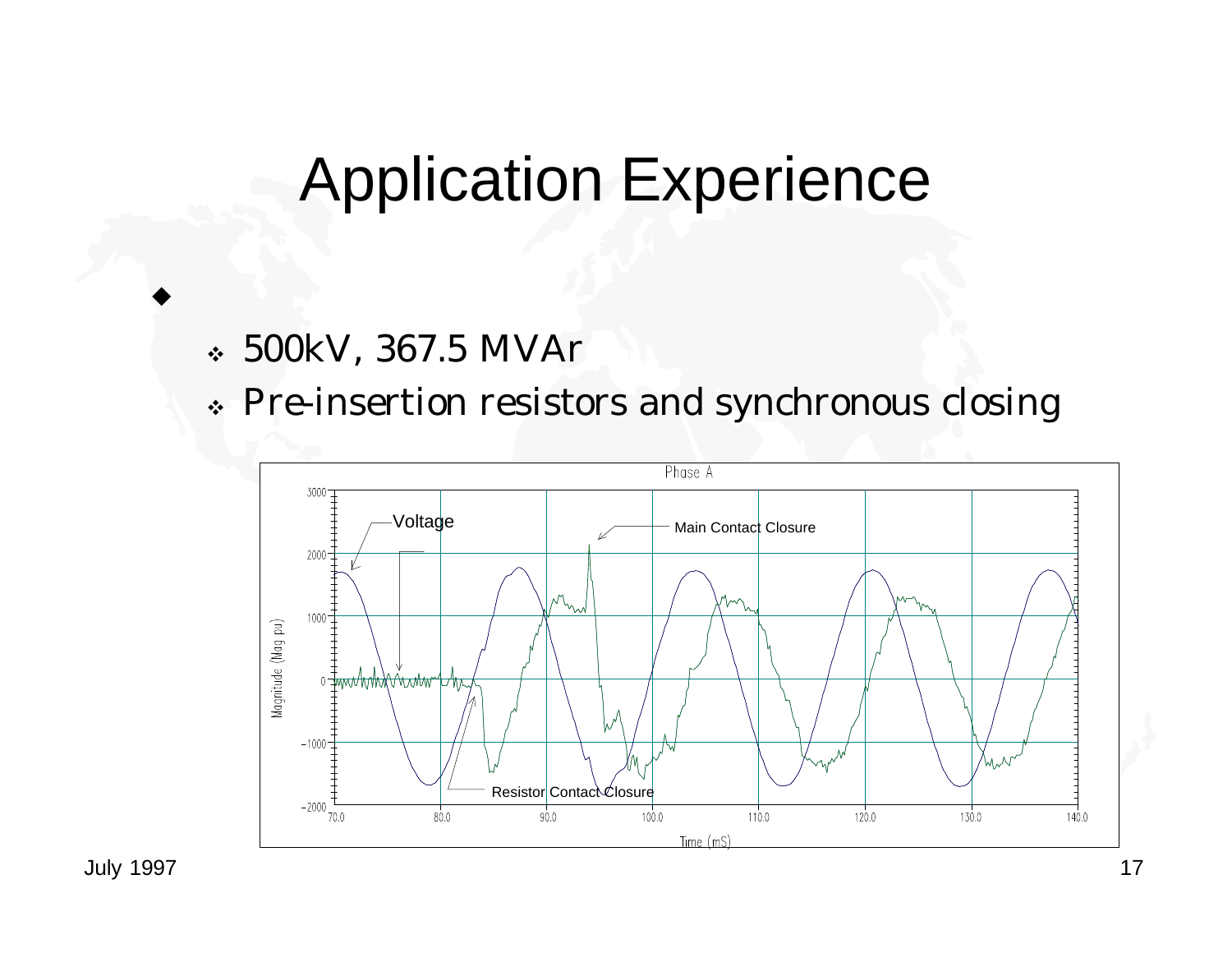#### Problem: Restrike Event



July 1997 18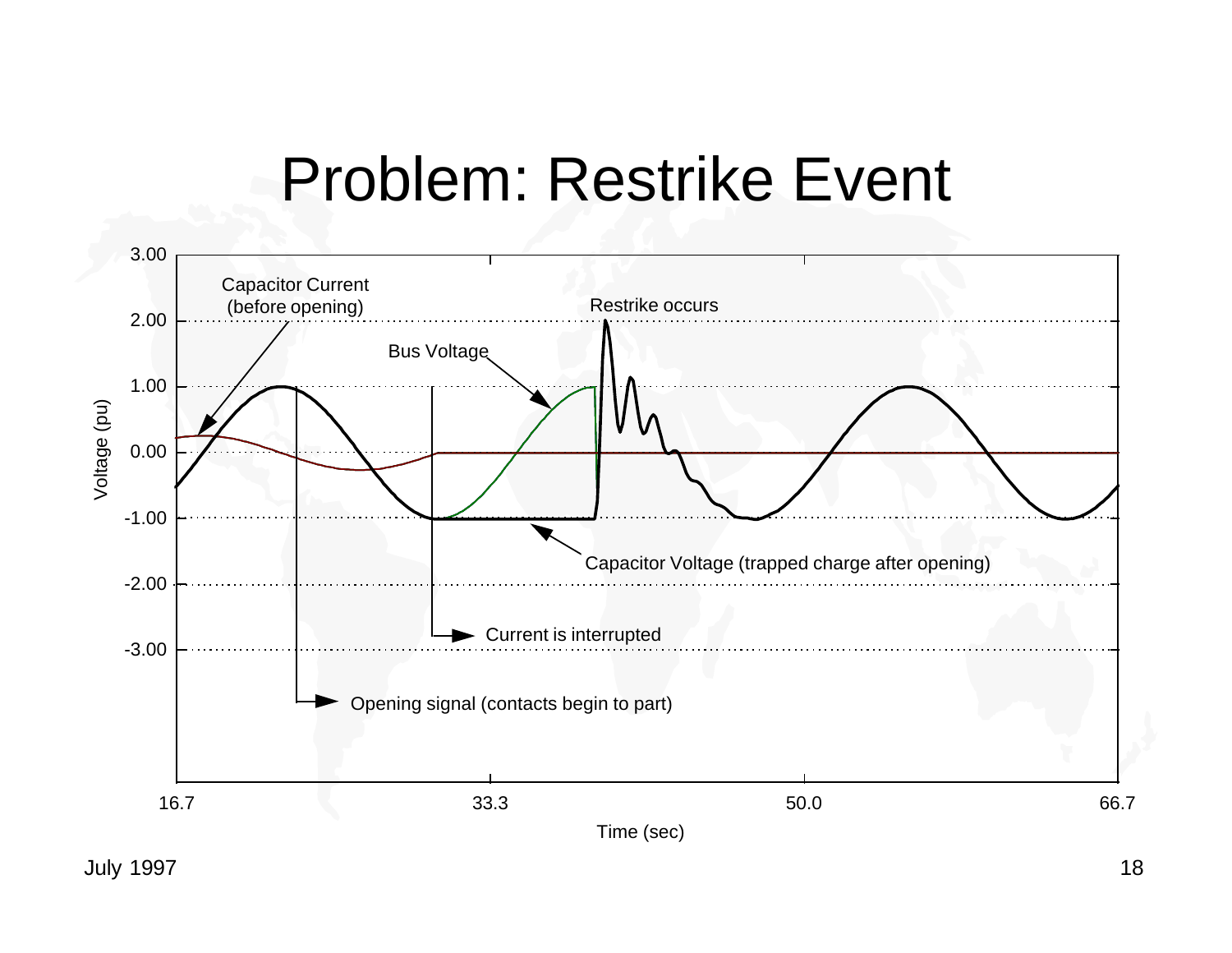#### Future Enhancements

- Adaptive synchronous closing control:
	- <sup>v</sup> microprocessor-based
	- <sup>v</sup> able to learn from previous events
	- <sup>v</sup> paired with three-phase breaker
- Enhanced-duty pre-insertion inductor:
	- <sup>v</sup> resistive value is significantly higher (30-40 times)
	- \* Overcurrent and overvoltage control
- $\rightarrow$  Pole top option for synchronous closing (vacuum switch)

July 1997 19